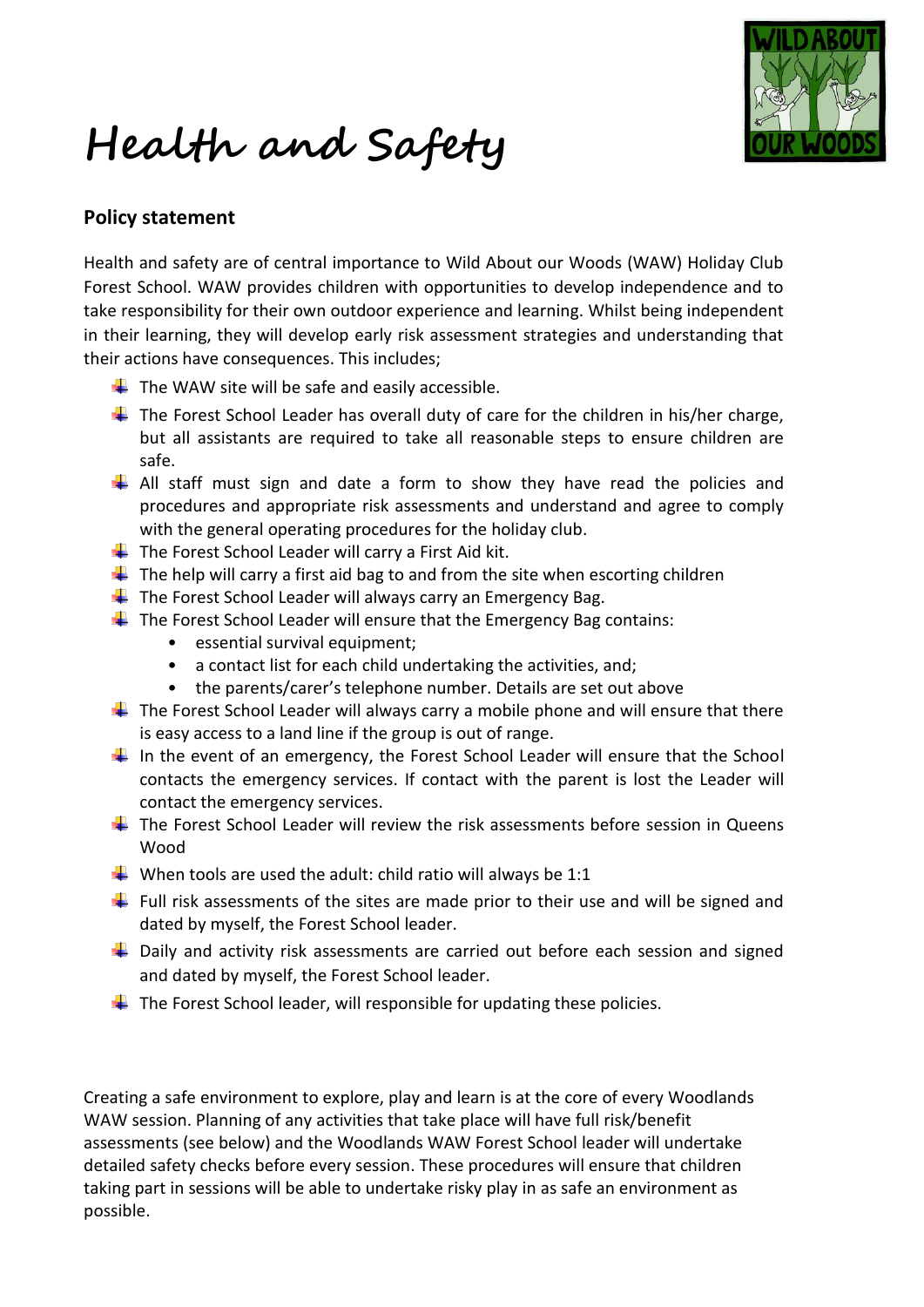With everyone understanding what role they have to play within the health and safety policies and procedures they will be able to act responsibilities and minimize risks. These will be established before sessions take place and reinforced with the children during sessions.

# **Health and Safety Roles and Responsibilities**

## **Responsibilities of the WAW Forest School Leader**

- To plan and lead all Woodlands WAW session activities
- To ensure that planned activities are within the capabilities of the children taking part, amending plans to provide an inclusive curriculum in its broadest sense.
- To take responsibility for discipline during Woodlands WAW sessions (see group behaviour agreement, policy and procedures)
- To have an up to date outdoor paediatric First Aid qualification
- To ensure that all participants follow the agreed clothing guidance
- To carry out daily risk assessments as described in the Risk Assessment Policy
- To assist with the toileting of children if they request help
- To ensure all Woodlands WAW session policies are regularly reviewed and that review is informed by observations and developing knowledge of the Woodlands WAW session setting

## **Responsibilities of Accompanying helpers**

- To take an active role in Woodlands WAW session activities and assist with any discipline issues within the group (see group behaviour agreement, policy and procedures)
- To assist with the Woodlands WAW session Forest School Leader in ensuring equipment meets safety standards and to report any concerns about the state of equipment immediately
- To assist the Woodlands WAW session Forest School Leader in teaching children to maintain their own and others' health and safety
- To report accidents or hazards to the Woodlands WAW session Forest School Leader immediately
- To take responsibility for making themselves aware of safety issues, such as the whereabouts of the first aid kit

# **Responsibilities of the Children**

- **To take personal responsibility for their own safety as well as the safety of others**
- **To listen to and follow safety information given to them**
- **To bring appropriate clothing and footwear to Woodlands WAW holiday session**

# **Procedures**

Daily Site Specific Health and Safety Procedures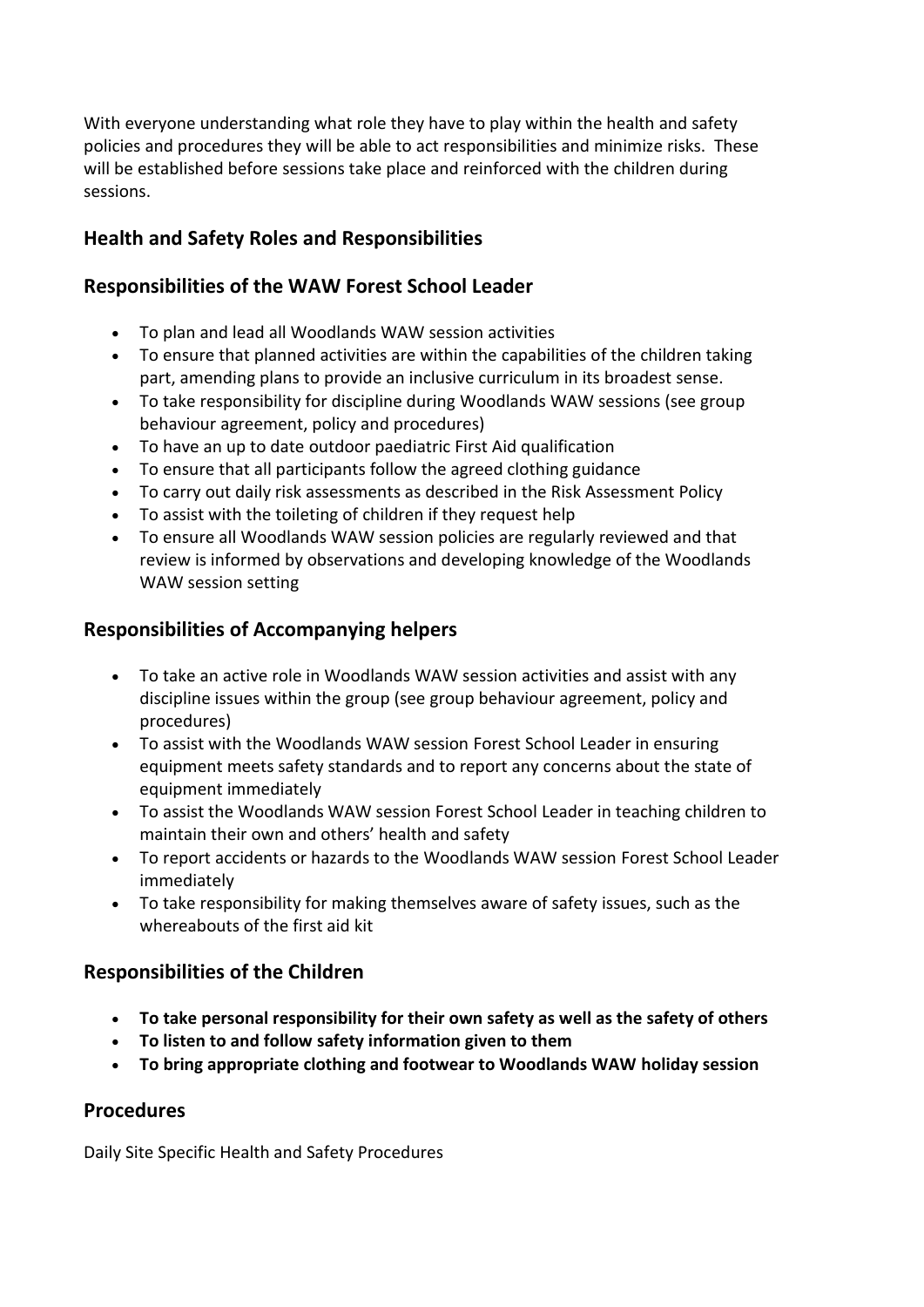Below is a set of task that will be carried out before any sessions take place in Queens Wood. It will be printed off as a check list

What to do before the session

- Carry out a daily site risk assessment *- see general welfare and weather risk assessment*
- $\downarrow$  Check and read risk assessment for activities and using tools
- $\leftarrow$  Check the weather
- $\leftarrow$  Check the group has the appropriate clothes and footwear
- $\frac{1}{2}$  Check the equipment the group will be using e.g. tools
- $\div$  Check the site has water to hand if using fire
- $\triangleq$  Check emergency bag
- $\leftarrow$  Check emergency card has details of Queens Wood
- $\downarrow$  Check all the helpers are able to make the session
- $\ddot{\phantom{1}}$  Check helpers have a first aid bag with them for the time they are transporting children to the site
- $\downarrow$  Check have all emergency contact numbers for group
- $\downarrow$  Meet and greet the group and carry out a register

## What to do during the session

This section details the agreed safety practices that all staff must carry out in every session.

#### General safety practices

- Overall staff ratios maximum of 1 adult for 5/6 children.
- Maximum of 16 children in each session.
- Group sizes under normal circumstances one adult with a maximum of 6 children, although in special circumstances an adult may need to supervise more children to ensure the safety of the group (see emergency procedures policy).
- Groups stay together except in exceptional circumstances.
- Group leaders have primary responsibility for the children in their group
- Group leaders must be completely certain about who is in their group and where they are at all times, including when they have been handed over to another staff member, are eating lunch, waiting to be picked up or start the session etc.
- The children are supervised at all times.

## Safety in camp

- We risk assess the site by carrying out safety sweeps before each session.
- Staff setting up the camp mark the boundary. Children are taught not to cross the boundary.
- Group leaders count all the children in their group on a regular basis while in camp.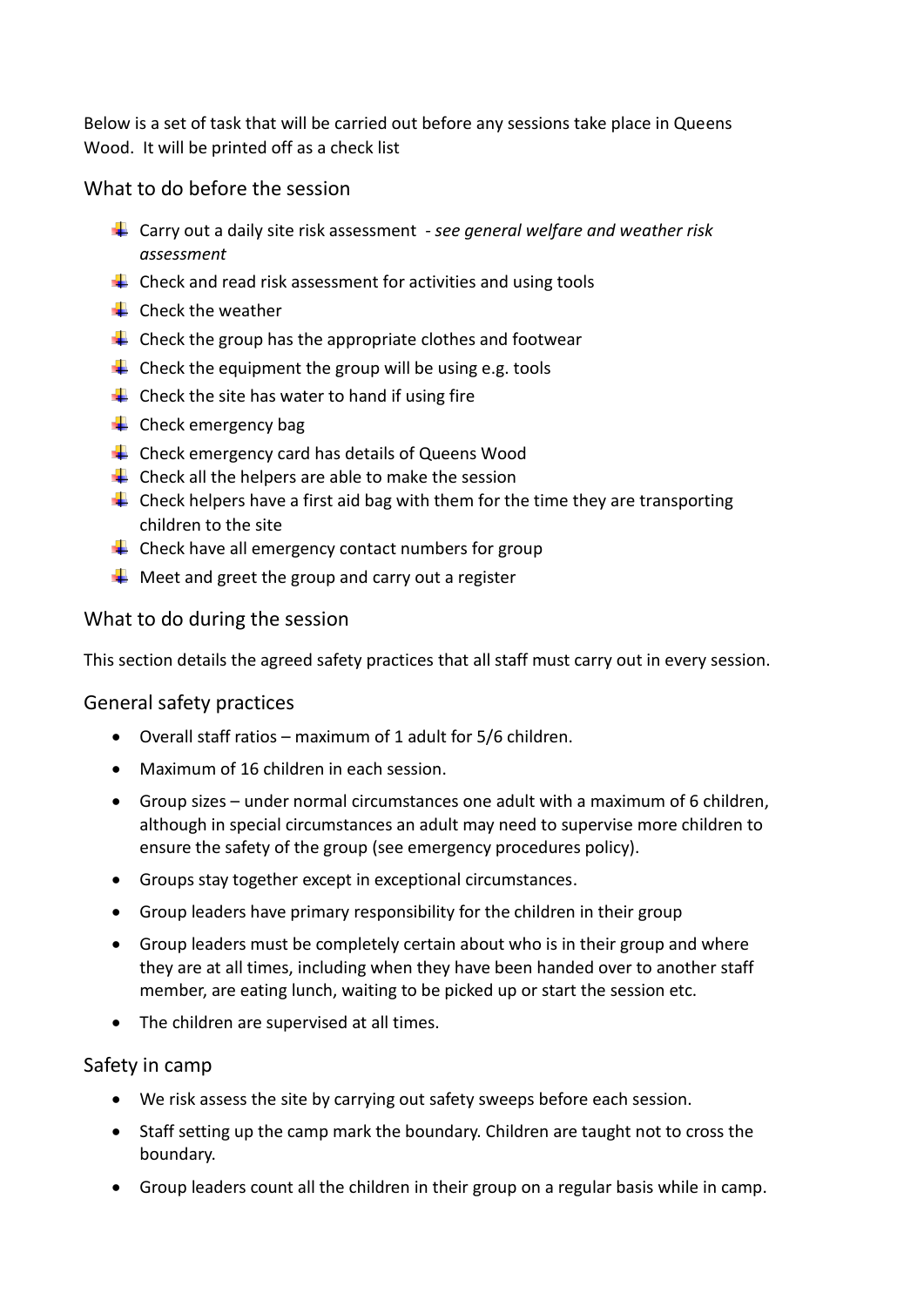- Children are not allowed outside the boundary unless with support staff (i.e. to go to the toilet).
- Group leaders should not take some of the group outside the boundary leaving the rest inside the boundary, even for a short period, unless they officially hand-over the remaining children.

#### Safety on walks

- Group leaders do a head count on leaving and returning to/from a walk.
- Once on a walk, all children stay within 5 meters of the group leader at all times
- Group leaders must be able to see all their children all of the time. They think about where to position themselves so that this is always the case. For example, the children should not be following behind the leader.
- The children are requested to stop when called and this is reinforced each day. If they do not stop, wait and come back when called, they will be asked to stay very close to an adult (ie holding hands) until they can be trusted to do this.

## Safety at pick-up and drop-off

- Parents sign in and note the time on the register just before they leave their child at the holiday club.
- Parents sign out and note the time on the register just before the leave with their child at the end of the session.
- Parents indicate on the register if a person other than themselves is picking their child up. A code word is given to the person picking up. Without this, they are not allowed to pick up the child.
- The session leader holds the register.
- There is a member of staff on the gate of the walkway signing children in and stopping children leaving, and keeping count of the number of children in the walkway at any one time. They do an official head count every few minutes. There is another member of staff in the walkway playing with and supervising the children.
- $\bigstar$  Head counts every half an hour
- $\downarrow$  On-going risk assessment of area, group, equipment
- $\downarrow$  Observe children to see how they are getting on

## What to do after session

- $\leftarrow$  Check site for litter or mess. Remove if found
- $\downarrow$  Leave the site as we have found it. Shelters won't need to be demolished and things made of natural found materials can be left displayed for the enjoyment of local walkers etc.
- $\leftarrow$  Count children
- $\overline{\phantom{a}}$  Count tools in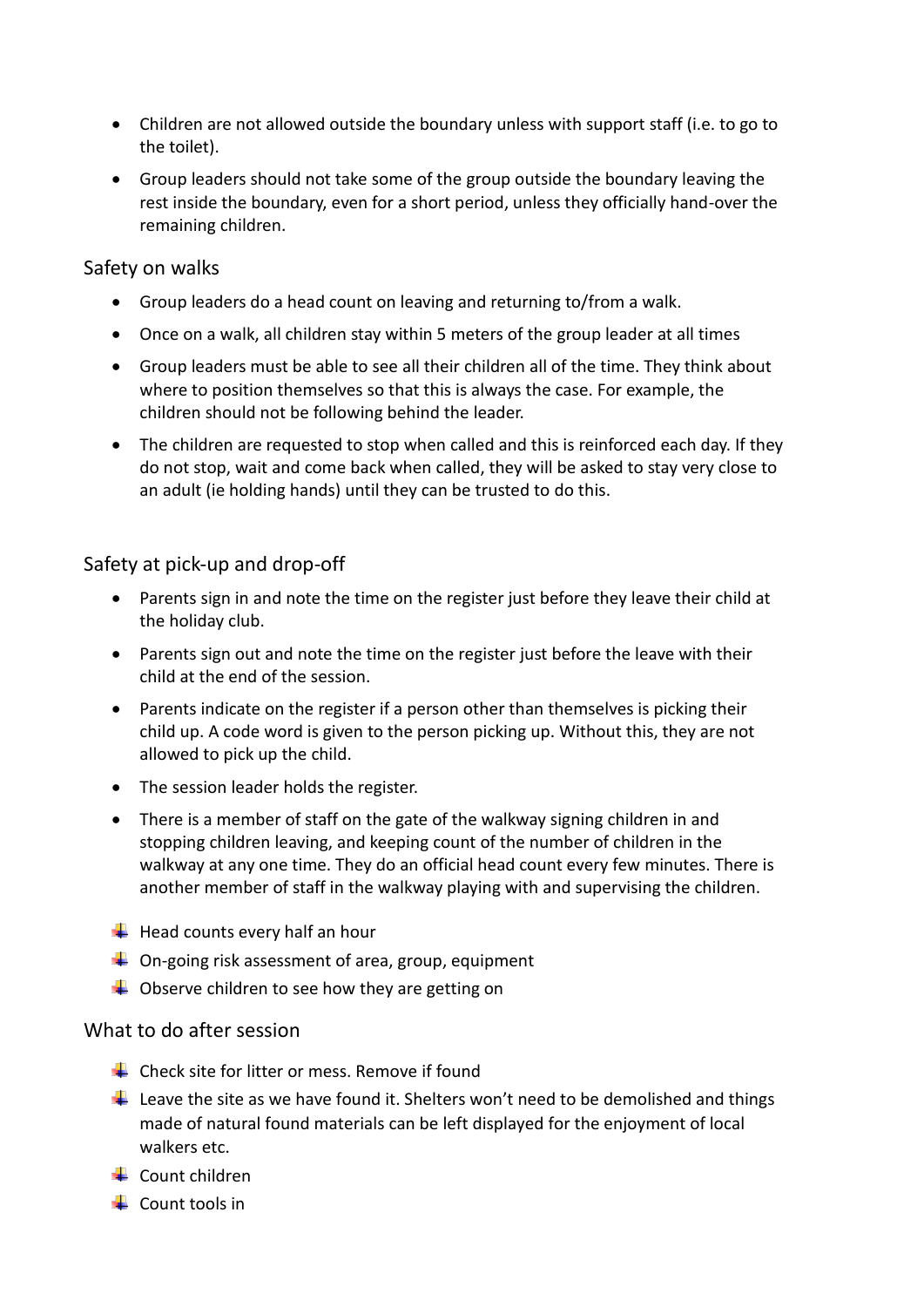- $\downarrow$  Clean, sharpen and maintain tools and replace any broken ones
- If any incidents occurred, place accident slip in file returning with the children and keep in own record
- **Evaluate session (including making observations) and create session plan for next** time

÷.

## Hand washing

We use running water and soap to wash hands and hand towels dry them. Children and staff wash hands after going to the toilet, after touching any animals or fungi and before preparing or handling any food.

## Food and drink

- Children's allergies are written on the club register.
- Staff that supervise the preparation and/or prepare and handle food receive appropriate training and understand and comply with food safety and hygiene regulations.
- All food and drink is stored appropriately.
- Adults do not place hot drinks within reach of children.
- Snack time is appropriately supervised and children do not walk about with food and drinks.
- Fresh drinking water is available to the children at all times.
- We ensure children do not have access to foods to which they are allergic.
- Any cooking done with the children is planned, appropriate for the age of the children and follows our H&S policy guidance.

## Health information for specific children

- Detailed health information for all children is gathered from the enrolment forms, and kept as a record.
- Relevant health information (conditions, allergies, etc) is documented on a log of specific health concerns which is kept in each first aid bag and in the register folder.
- Parents are reminded weekly to update the holiday club of any changes.
- Specific health concerns and requirements are shared at staff meetings, and key people informed.

## Equipment and resources

- Before purchase, equipment and resources are checked to ensure that they are safe for the ages and stages of the children currently attending the setting.
- All equipment is regularly checked for cleanliness and safety and any dangerous items are repaired or discarded.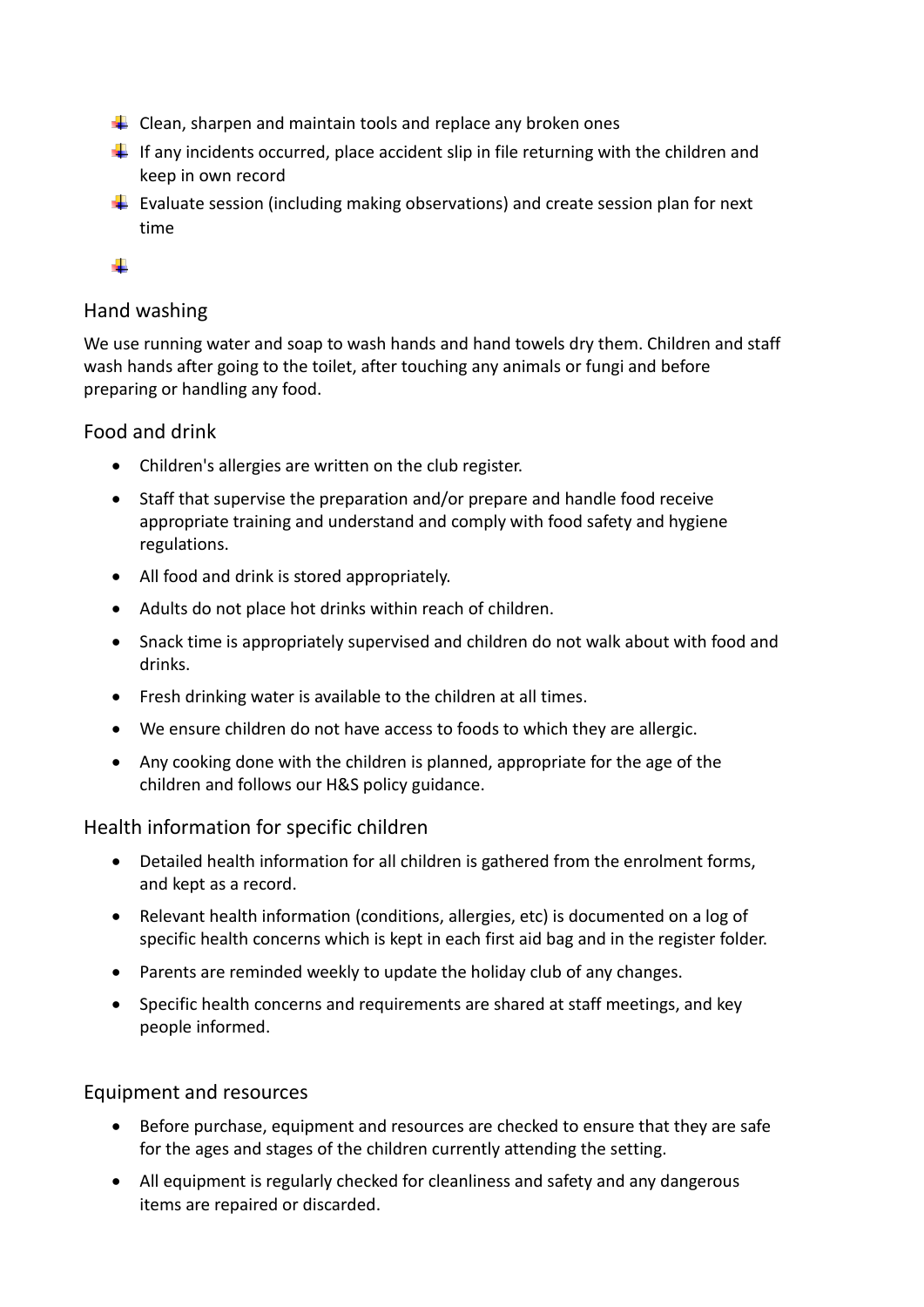- All the children's materials are non-toxic.
- Children are taught to handle and store tools safely.

No smoking, alcohol or drugs policy

- All areas and sites of the holiday club are no smoking areas.
- Alcohol and drugs are prohibited in all areas of the holiday club during our hours of operation.
- If a member of staff, student, volunteer, visitor, parent or child arrives at the setting clearly under
- The influence of drugs or alcohol, they will be asked to leave immediately, and disciplinary action may follow.
- If a member of staff believes a parent/carer is under the influence they advise the manager and the child protection officer who will then decide on the appropriate course of action according to the Child protection Policy.

#### Records

In accordance with formal guidance we keep the following records.

## Adults

- A single central record which lists the following information about all staff, including temporary staff and volunteers:
- name, address, identity check, address check, DBS check, right to work, qualifications.
- Names and addresses of the owners or of all members of the management;
- All documents relating to the staff's employment with the setting, including application forms, references, results of checks undertaken etc.
- See the *child protection policy* for more information on safe recruitment of staff.
- The sickness of staff and their involvement in accidents is recorded. The records are reviewed termly to identify any issues that need to be addressed.

## Children and parents

- Names, addresses and telephone numbers of parents and adults authorised to collect children from
- setting;
- Names, addresses and telephone numbers of emergency contacts in case of children's illness or accident;
- Allergies, dietary requirements and illnesses of individual children;
- Times of attendance of children, staff, volunteers and visitors;
- Accidents, incident and medicine administration records;
- Enrolment forms contain detailed information on medical history and medical